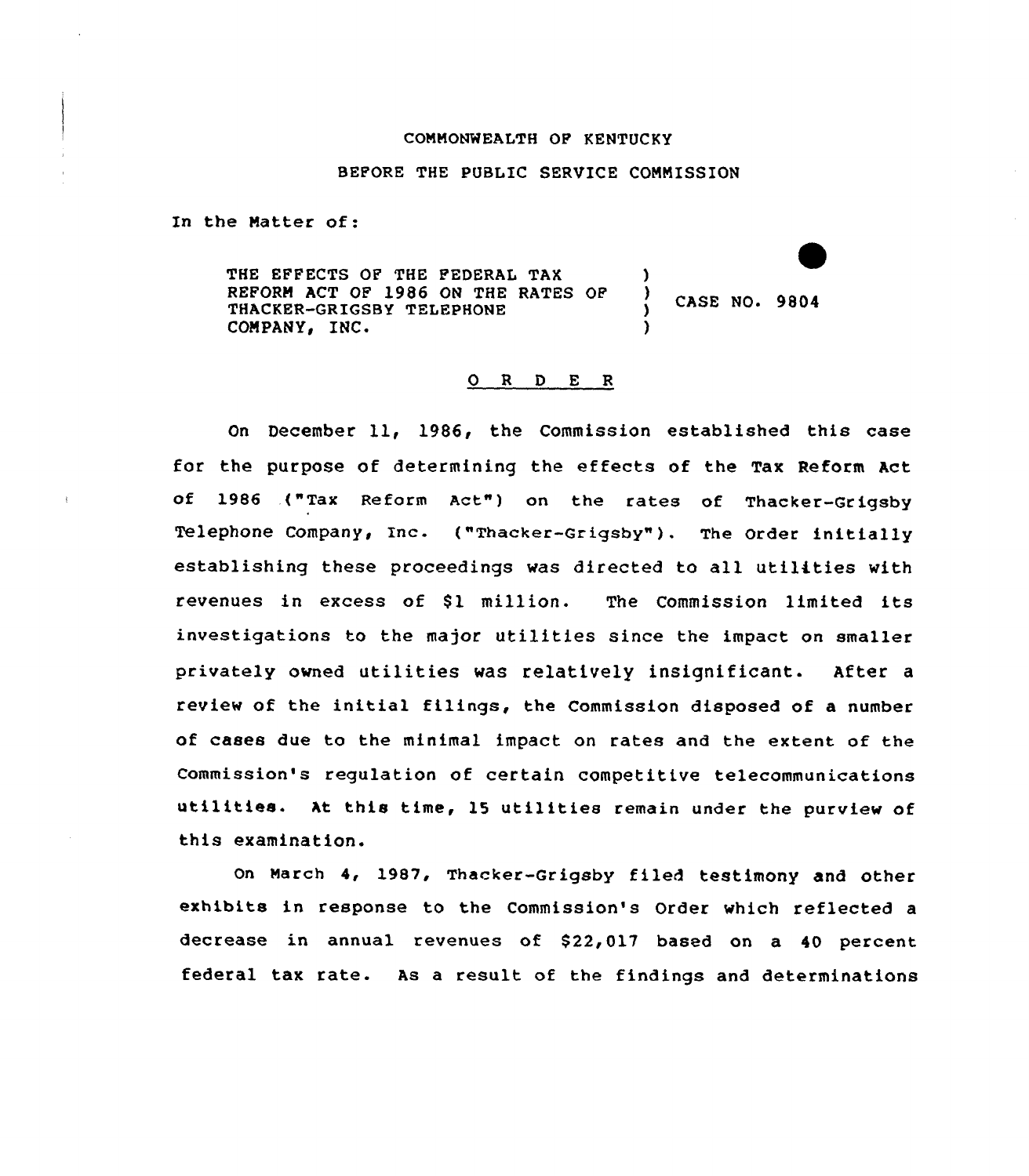herein, the revenues of Thacker-Grigsby will be decreased by \$168,880 annually. The overall reduction in revenue requirements for the 15 utilities subject to these proceedings is in excess of \$75 million.

Notions to intervene were filed by the Utility and Rate Intervention Division of the Office of the Attorney General ("AG") and Utility Rate Cutters of Kentucky, Inc. ("URC"). All motions to intervene were granted by the Commission.

<sup>A</sup> public hearing was held at the Commission's offices in Prankfort. Kentucky, on Nay 1, 19&7.

### **COMMENTARY**

In its Order of December ll, 1986, the Commission expressed the opinion that the focus of this proceeding should be reflecting the effects of the Tax Reform Act in rates. Thus, the Commission considered the three primary issues in this matter to be: {l) determining the amount of the revenue change required due to the Tax Reform Act; (2) determining the appropriate date of any rate change; and (3) distributing the revenue change among rate schedules.

The commission required that a l2-month period ending no more than <sup>90</sup> days from December ll, 1986, the date of the Order establishing this case, should be used to determine the effects of the Tax Reform Act. Thacker-Grigsby proposed and the Commission has accepted the 12-month period ending December 31, 1986, as the test period for determining the reasonableness of the proposed rates.

 $-2-$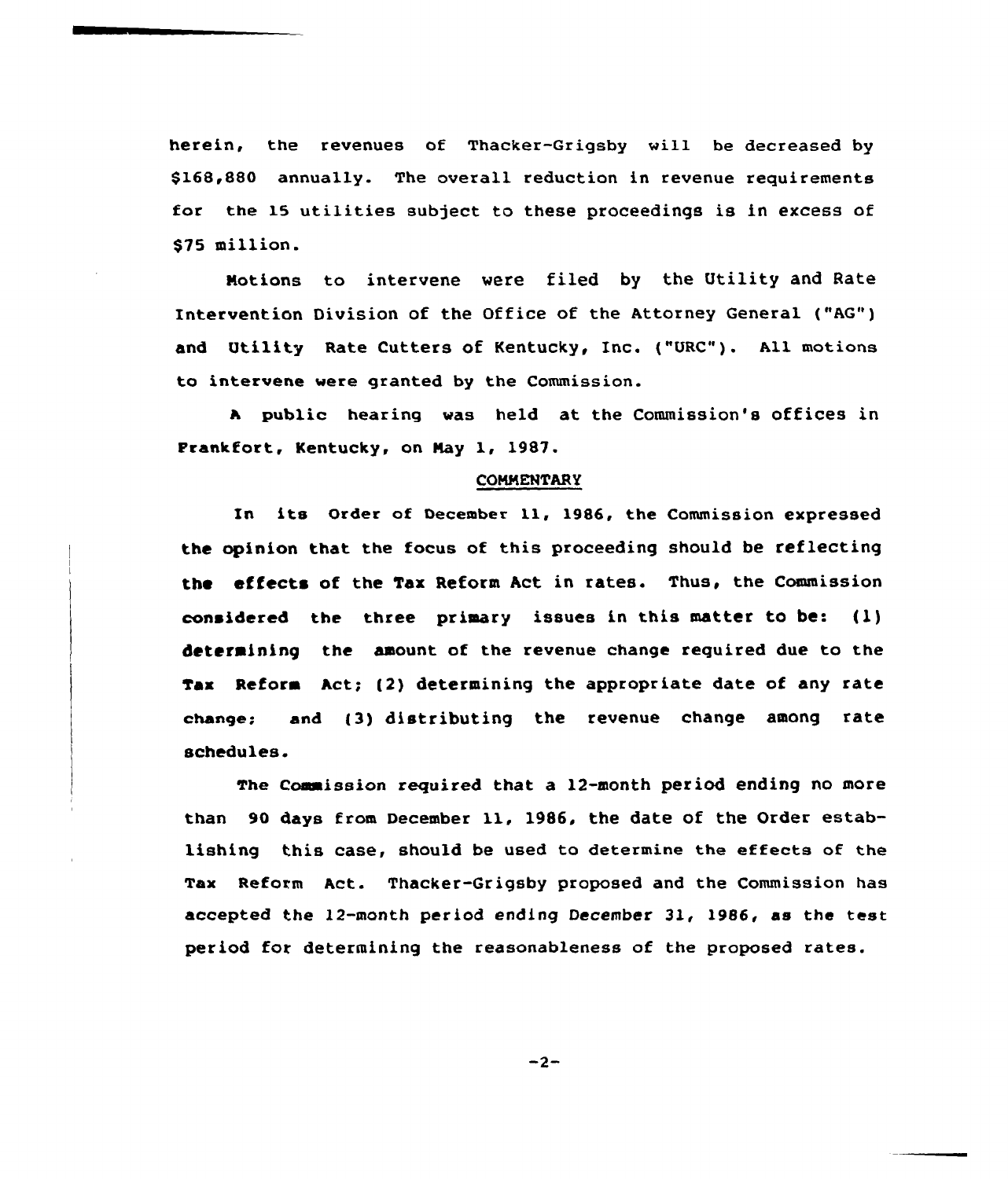### PROCEDURAL ISSUES

# Sinqle-Issue Approach

Throughout these proceedings, there have been objections to the methodology used by the Commission in determining the reasonableness of each utility's rates subsequent to the Tax Reform Act. Certain utilities have characterized the Commission's actions as "single-issue" rate-making. Implicit in their objections is the notion that single-issue rate-making is contrary to law.<sup>1</sup>

This notion was rebutted by, among others, Kentucky Utilities Company ("KU"). In his opening argument, in Case No. 9780,  $2$ counsel for KU stated that this proceeding is soundly based. KU recognized that there was good reason to focus the proceeding on the tax changes.<sup>3</sup> In its post-hearing brief, KU further stated its agreement with the Commission's position that retaining the savings resulting from tax reform was not a proper way for KU to improve its earnings and indicated that <sup>a</sup> focused proceeding, expeditiously passing the tax savings to ratepayers, was reasonable as long as KU was permitted to maintain its test-period rate of return.<sup>4</sup>

<sup>1</sup> Other states have upheld single-issue rate-making proceedings, see for example, Consumers Power Company v. Michigan Public Service Commission, Mich. App., 237 NW 2d 189 (1975).

<sup>2</sup> Case No. 9780, The Effects of the Federal Tax Reform Act of 1986 on the Rates of Kentucky Utilities Company.

<sup>3</sup> Hearing Transcript, May 4, 1987, page 9.

<sup>4</sup> Brief for KU, filed May 22, 1987, page 4.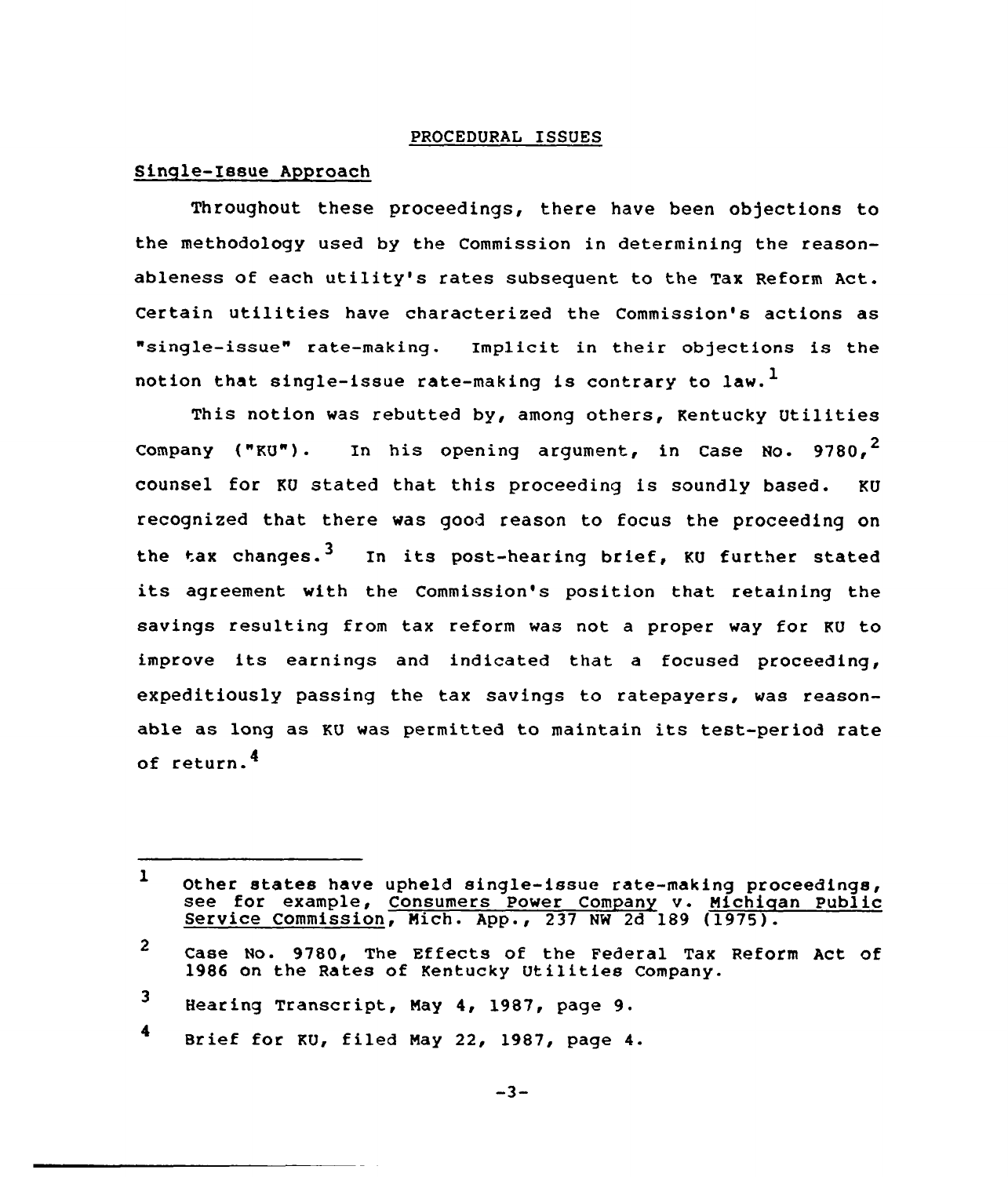Those complaining of single-issue rate adjustments overlook the Commission's long established practice of adjusting rates for fuel cost charges through Fuel Adjustment clause ("FAc") and purchased cas Adjustment clause ("pGA") proceedings. Each of these involves setting rates solely on the changes of the cost of coal or natural gas.

Apart from the propriety of single-issue rate-making, however, it must be pointed out that from the outset these cases have never been limited to <sup>a</sup> single issue. The order of December 11, 1986, did indicate that the Tax Reform Act was the focus of these investigations. However, it stated at page 2:

If, aside from the Tax Reform Act, <sup>a</sup> utility feels that its rates are insufficient, it has the discretion by statute to file <sup>a</sup> full rate case with the Commission. By initiating this case the Commission is in no way prohibiting or restricting any utility from filing a rate case encompassing all rate-making issues in a separate proceeding.

This Order was clarified on January 21, 1987, in Case No. 9799, The Effects of the Federal Tax Reform Act of 1986 on the Rates of Continental Telephone Company ("Continental"). That Order states:

Because of the breadth of this investigation and because of the breaden of this investigation and categorize some information into a consistent, welldefined scope. That scope is explained in the December ll, 1986, Order. The information as it relates to the specific changes occasioned by the Tax Reform Act<br>should be filed as the December 11, 1986, Order should be filed as the December 11, 1986, Order requires. The expected effects of those changes on rates should be filed as well. Simply because the Commission deems certain information necessary, and deems it necessary to be filed in <sup>a</sup> particular format does not preclude the filing of other information a party believes is pertinent.

 $-4-$ 

الموادي والمستحدث والمتعاون والمستعادة والمتحدث والمنافر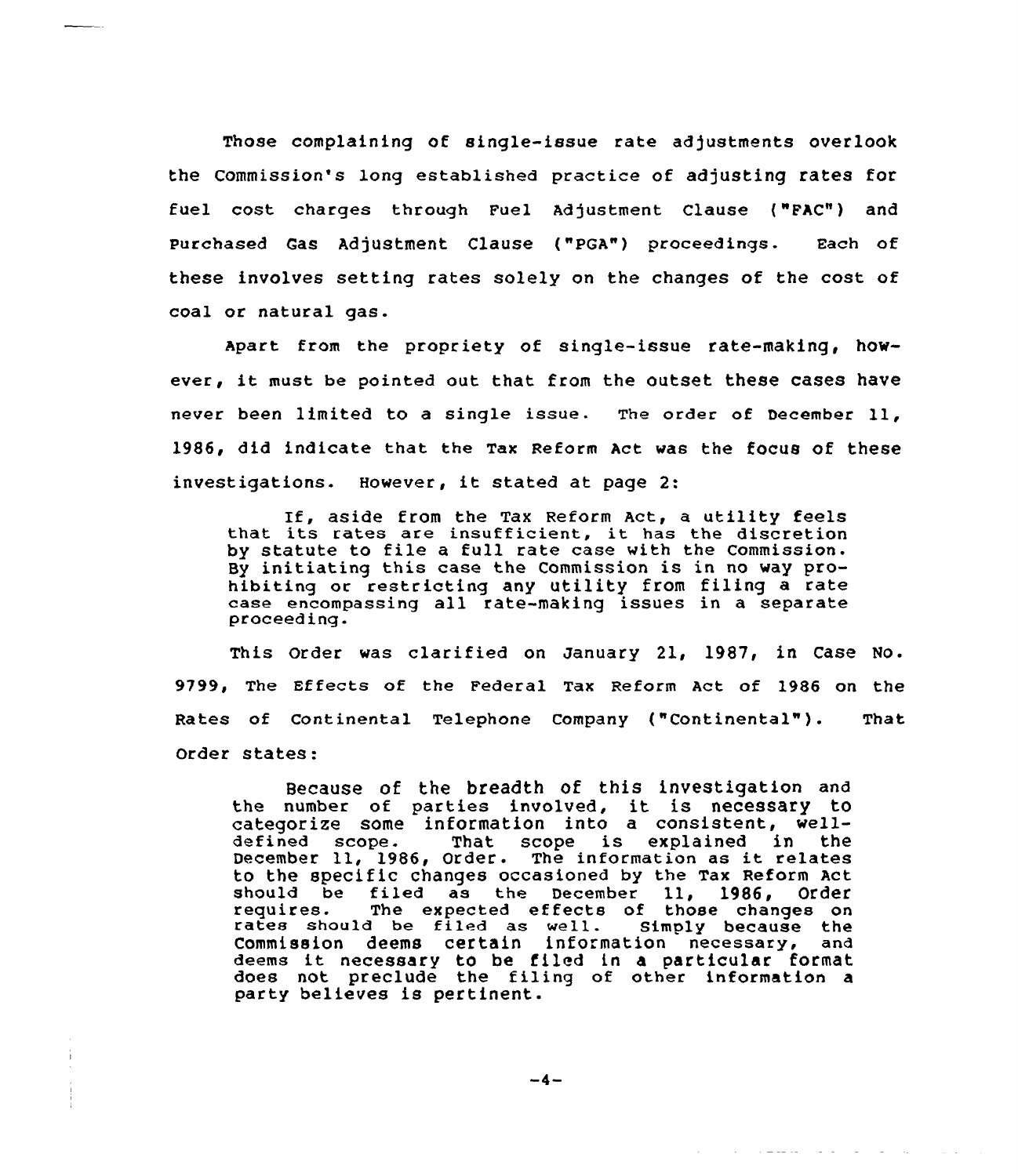For these reasons, the Commission ORDERS that:<br>(1) All parties shall comply with the Decembe All parties shall comply with the December 11, 1986, Order;<br>(2) An (2) Any party may file any additional information<br>it deems relevant;<br>(3) Any party may file alternative proposals for Any party may file alternative proposals for the resolution of this investigation.

Thus, there is not, nor has there been, any limitation on any party filing additional information up to and including an adjustment of all rates. The Commission focused its attention primarily on the Tax Reform Act because of the potentially extraordinary impact of this act on the finances and rates of utilities.

Federal income taxes are in one sense an assessment by the federal government on the utilities for their proportionate share of the federal government's budget. Under accepted regulatory rate-making practices, these federal income taxes are included as part of a utility's expenses that are used to establish rates. Thus, through the rate-making process, the utility can be thought of as a collection agent for federal taxes and a conduit through which federal taxes are transferred from catepayers to the federal government. Because the Tax Reform Act represents such a historic change in federal tax policy, the Commission determined that it was in the best interests of all concerned--utilities and ratepayers alike--to reflect these tax changes in each company's rates as expeditiously as possible. For that reason, the initial concern was the reduction of the corporate tax rate from 46 percent to 34 percent and other relatively minor adjustments caused by the changes in the Federal Tax Code. As we explained in our December 11, 1986, Order:

 $-5-$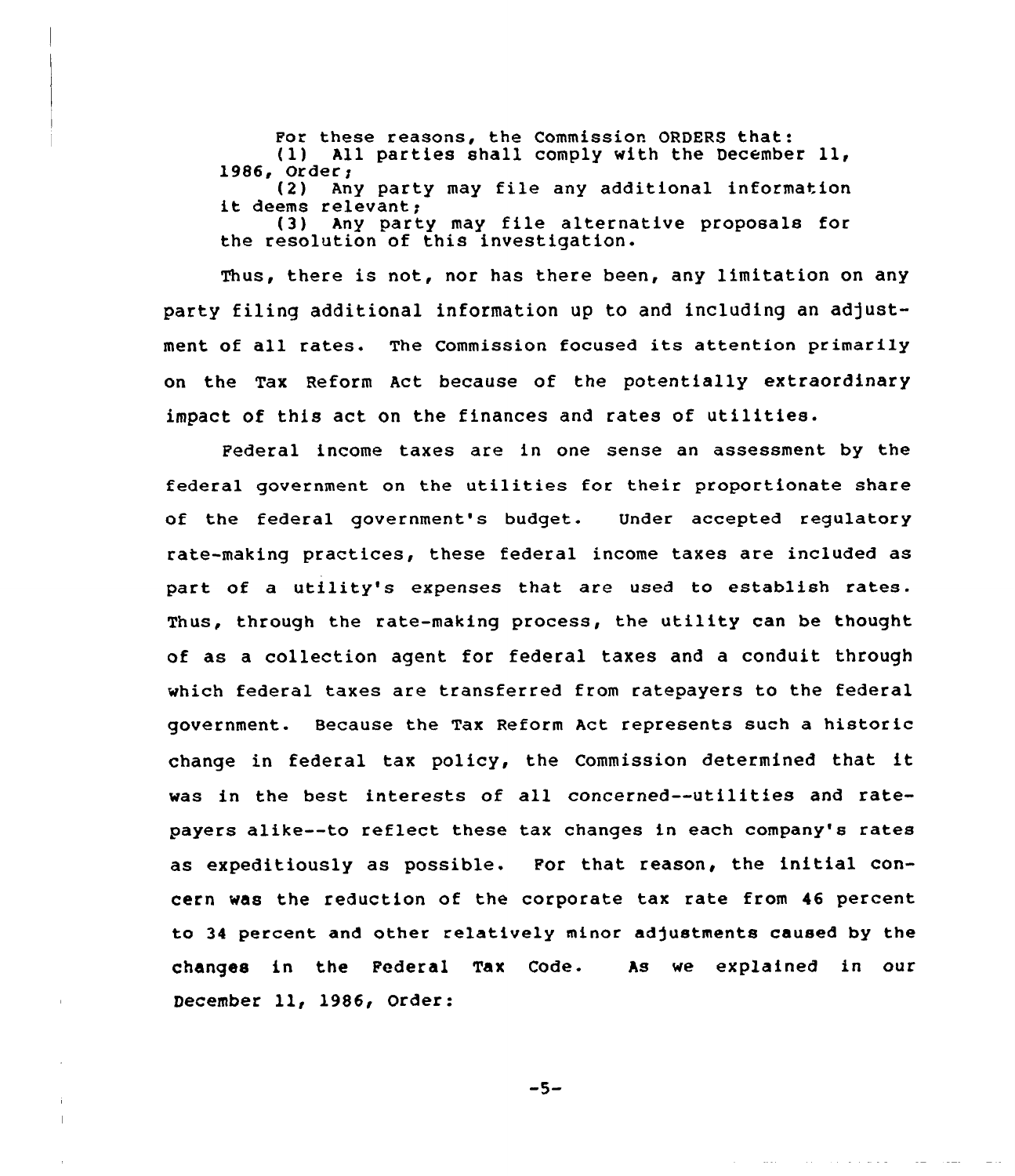First, it would be extremely cumbersome and expensive for the Commission to simultaneously initiate rate cases covering all utilities affected by this Order. Nany utilities may not wish to incur the time-consuming and expensive task of preparing a complete rate case at A proceeding that recognizes only the effects of the Tax Reform Act would minimize the time and expense of both the Commission and the utilities.

Secondly, the Commission does not view retaining the savings that result from tax reform as a proper way for <sup>a</sup> utility to improve its earnings. Likewise, if the Tax Reform Act should result in major cost increases, these costs should be recognized in rates expeditious- $1y \ldots$ 

Finally, by initiating limited cases for every major utility, the expertise of all interested parties can be pooled to assure that all aspects of the Tax Reform Act are fairly reflected in utility rates.

In an effort to fairly reflect only the effects of the Tax Reform Act in the companies' rates, the Commission, to the extent possible, and with the acquiescence of the companies, narrowed the scope of the analysis. All quantifiable aspects of the revenue requirement effects of the Tax Reform Act have been considered, and therefore the rate adjustments ordered herein should have no effect on the utility's earnings.

In summary, the Tax Reform Act is a unique and historic change in tax law that substantially affects the cost of providing utility service. The primary considerations in narrowing the scope of these proceedings were that: (l) the cost change generated by the Tax Reform Act was clearly beyond the control of the utility; (2) the cost change generated by the Tax Reform Act affected all major privately owned utilities in <sup>a</sup> similar manner; (3) the cost change generated by the Tax Reform Act had a major

 $-6-$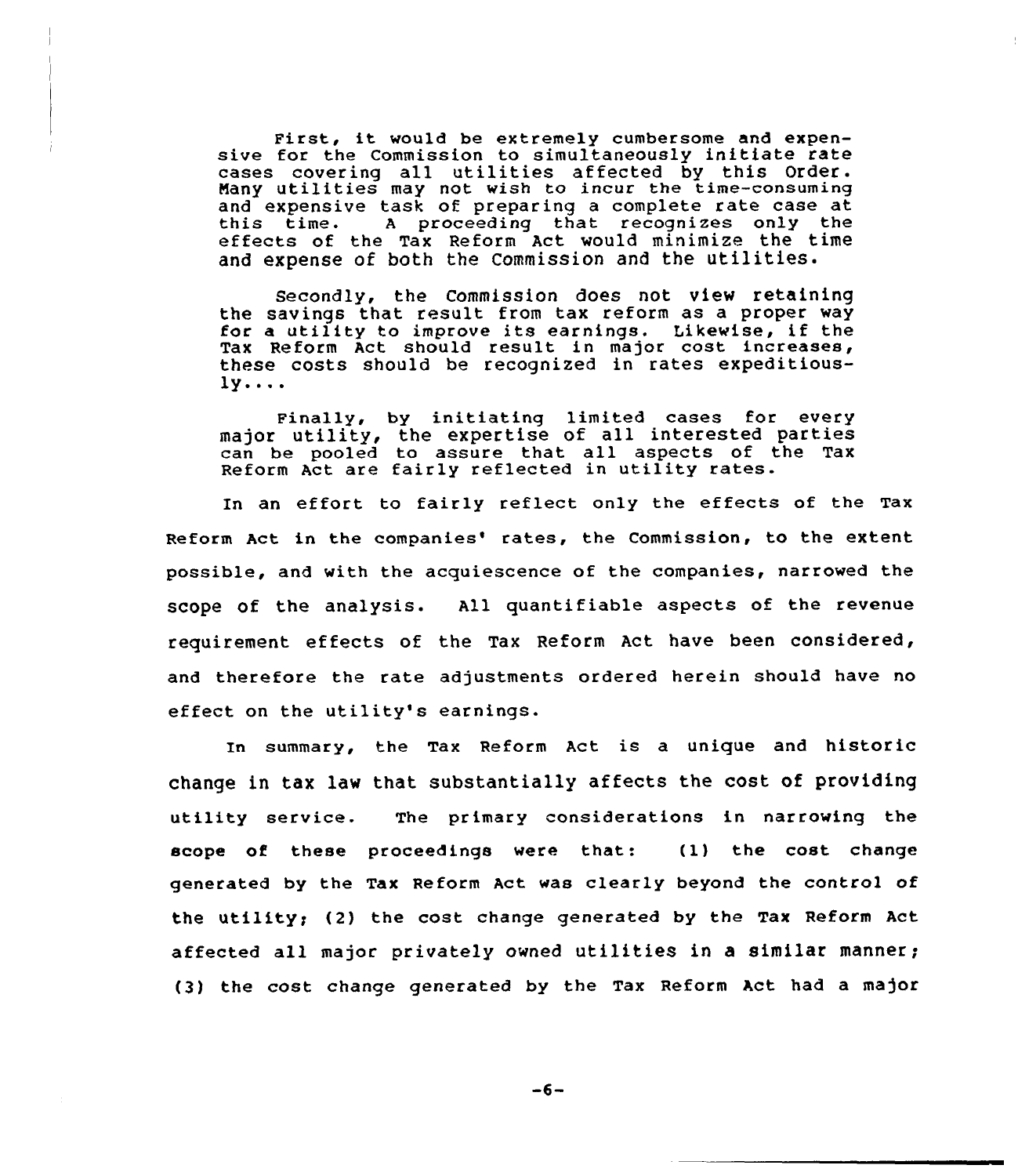impact on the cost of service of utilities; and, (4) the cost change generated by the Tax Reform Act was effective at a specified date which was scheduled to occur quickly, requiring expeditious action on the part of the Commission.

For all of the reasons previously stated, the procedure used by the Commission is one that is efficient, reflective of sound requlatory methods, responsive to the substantive and procedural rights of all parties, and consistent with the jurisdiction of the Commission.

### Burden of Proof

Several utilities have suggested that the Commission bears the burden of proving the reasonableness of the rates that have been adjusted to reflect the effects of the Tax Reform Act. Continental, for example, cites KRS 278.430. However, this statute refers to appeals of Commission orders to circuit court. It obviously is not applicable to a proceeding before the Commission itself.

In its Order of December ll, 1986, the Commission on its own motion took the extraordinary step of establishing these investigations in response to the historic Tax Reform Act of 1986. There is no statute assigning a burden of proof in this type of special case- MRS 278. 250 is particularly noteworthy. After giving the parties a hearing and carefully reviewing the record, the Commission has determined the fair, just, and reasonable rates for each respective utility as prescribed by KRS 278.030. Ne believe that this procedure is consistent with our statutory responsibilities.

 $-7-$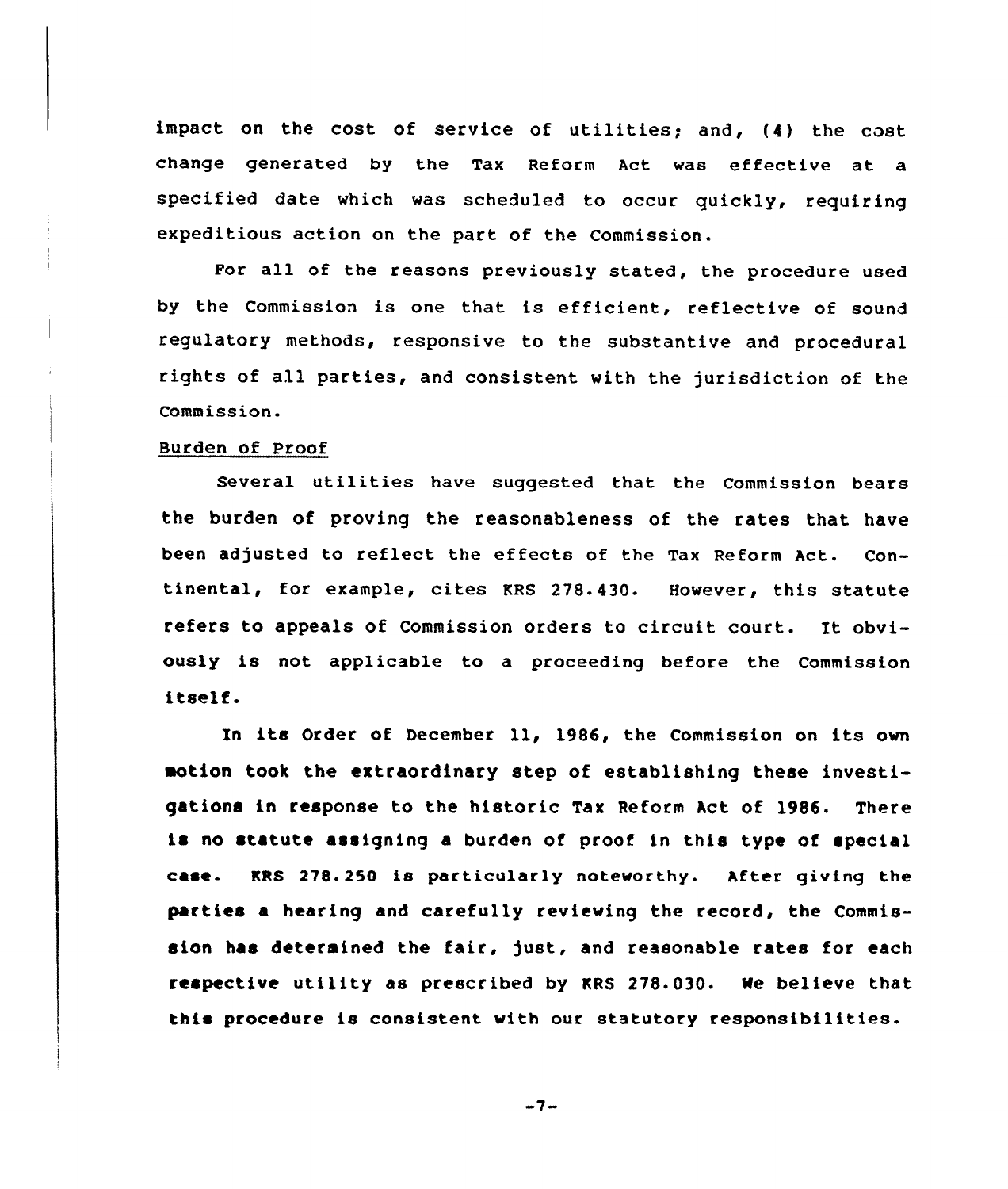# Retroactive Rates

Another issue that has been raised in these proceedings is the possibility of a retroactive change in rates. We have decided that the reduction in each utility's tax rate and the related adjustments will not be reflected in the utility's rates until July 2, 1987. Those rates will be charged for service rendered on and after July 2, 1987. Thus, the rates are entirely prospective, and the issue of retroactivity is moot.

### Testimony of URC

The URC filed testimony in each of these cases. However, its witness did not appear at the hearing and was not subject to cross-examination. Several of the parties moved to strike URC's prefiled testimony. After considering the nature of the testimony filed by URC, the Commission will treat it as comment rather than evidence and weigh it accordingly.

# DETERNINATION OF THE INPACT OP THE TAX REPORN ACT Excess Deferred Taxes

<sup>A</sup> reduction in the corporate tax rates results in an excess or surplus deferred tax reserve, since deferred taxes resulting from depreciation-related and non-depreciation-related tax timing differences were provided by ratepayers at a higher tax rate than the rate at which they will be flowed back.

On January 1, 1979, the federal corporate income tax rate decreased from 48 to 46 percent. Utilities, in general, flowed back deferred taxes at the new statutory tax rate, which resulted in an excess provision for deferred taxes. The Commission recognized the existence of these excess deferred taxes and in subse-

 $-8-$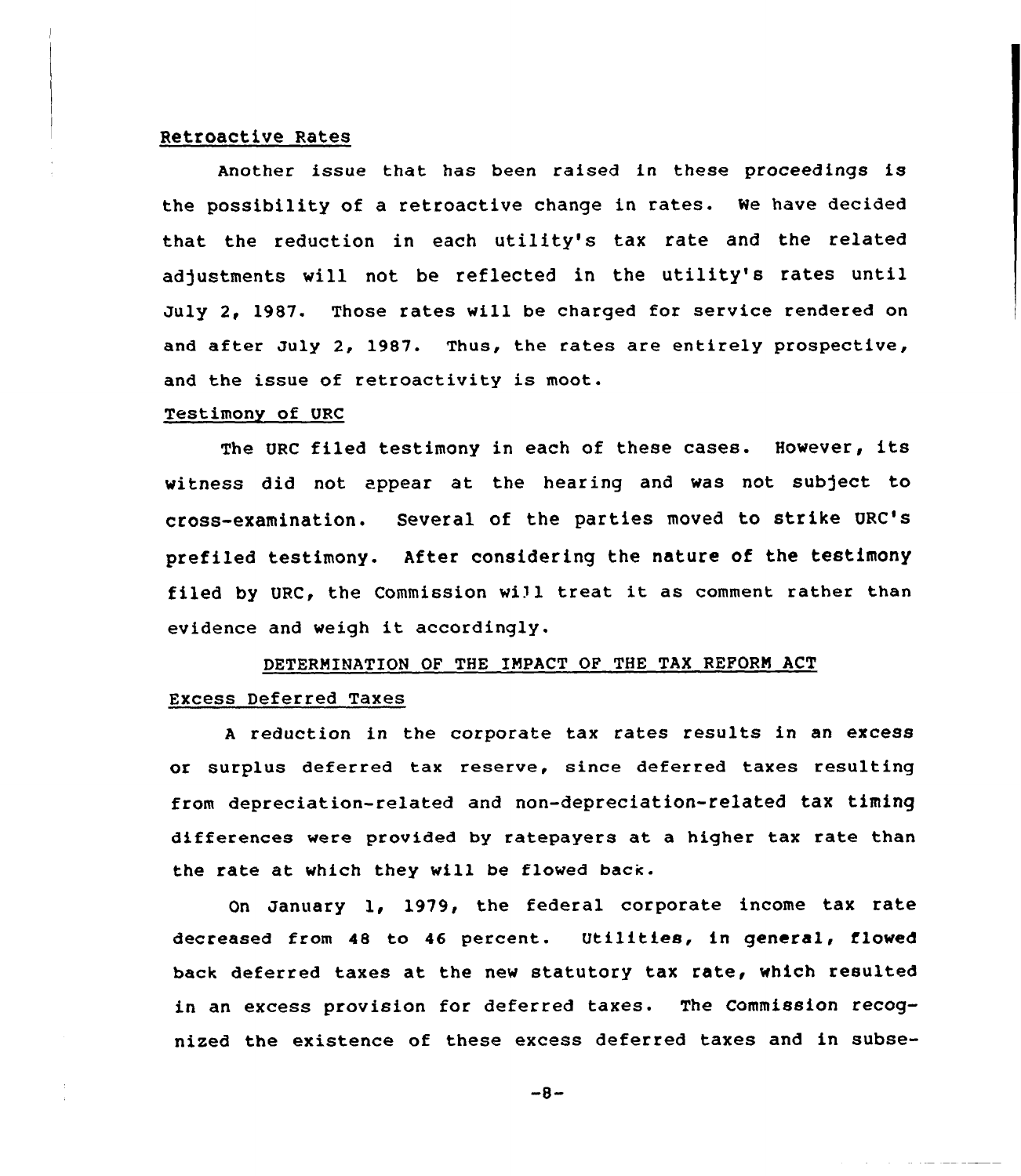quent rate proceedings required that the excess be returned to the ratepayer over a 5-year amortization period.

The change in tax rates under the Tax Reform Act from 46 percent to 34 percent creates a substantial excess provision for deferred taxes. The Tax Reform Act requires that deferred taxes related to depreciation timing differences be flowed back no faster than under the "average-rate assumption method." Under this method an average rate is calculated and, as timing differences reverse, the accumulated deferred taxes are credited to income and the excess deferred taxes are reduced to zero over the remaining life of the property. moreover, the Tax Reform Act provides that if <sup>a</sup> regulatory commission requires <sup>a</sup> more rapid reduction of the excess provision for deferred taxes, book depreciation must be used for tax purposes. The Tax Reform Act does not, however, have specific provisions for the excess deferred taxes that are not related to depreciation. Therefore, the excess deferred taxes have been generally characterized as "protected" (depreciation-related} and "unprotected" (not related to depreciation).

The Commission recognizes the existence of the excess deferred taxes and is of the opinion that these taxes provided by ratepayers in previous years should be returned in an equitable manner. However, the various options for returning these benefits could not be fully explored within the context of this expedited proceeding. Therefore, the issue regarding accelerated amortization of excess deferred taxes will be considered in future

 $-9-$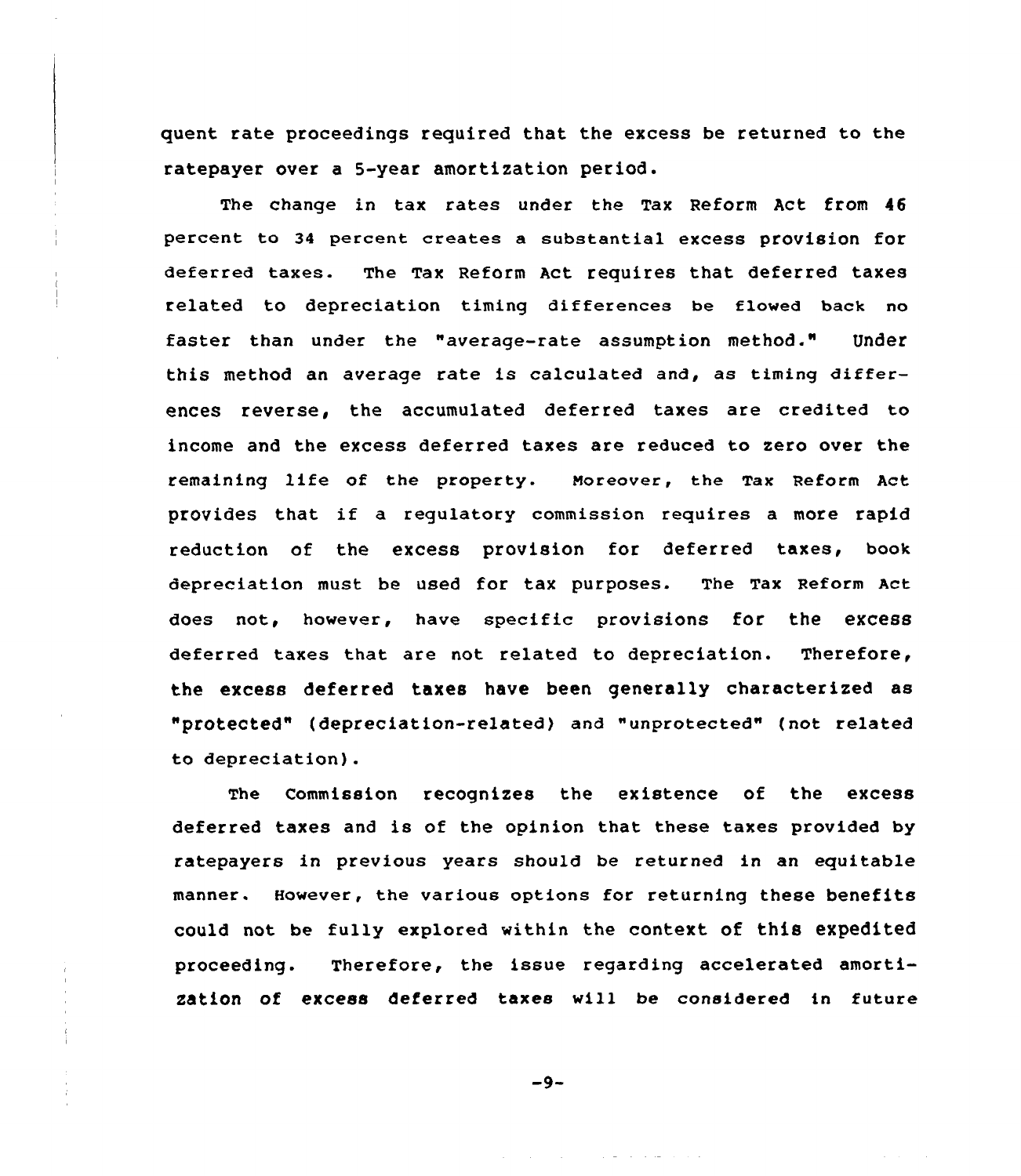general rate proceedings and not in the present, limited proceeding.

The primary position taken by most utilities on this issue vas that deferred income taxes should be amortized, as timing differences reverse, using the tax rates in effect at the time they originated or using the average rate assumption method. Therefore, adjustments have been made to insure that deferred taxes resulting from timing differences are returned to ratepayers as required under the Tax Reform Act.

### Implementation Date

The Tax Reform Act, which reduces the top corporate tax rate to 34 percent, produces an effective tax rate for 1987 of 40 percent. This is the blended or average rate based on the current tax rate of <sup>46</sup> percent, vhich is in effect for the first <sup>6</sup> months of 1987, and the 34 percent rate which becomes effective July  $1_t$ 1987. The current rates of most utilities are based on the 46 percent tax rate which vas in effect at the time the rates were set by the Commission. Therefore, since January 1, 1987, most utilities have charged rates based on <sup>a</sup> tax rate of <sup>46</sup> percent vhich is in excess of the 1987 blended rate of 40 percent.

Generally, in order to reflect the effects of the Tax Reform Act during 1987 and beyond, the Commission has two basic options: adjust rates retroactive to January 1, 1987, based on the 1987 blended tax rate of 40 percent and adjust rates January 1, 1988, based on the 34 percent tax rate, or make one adjustment effective July 1, 1987, based on a <sup>34</sup> percent tax rate, to achieve the same overall effect. By this second approach, most companies vill have

 $-10-$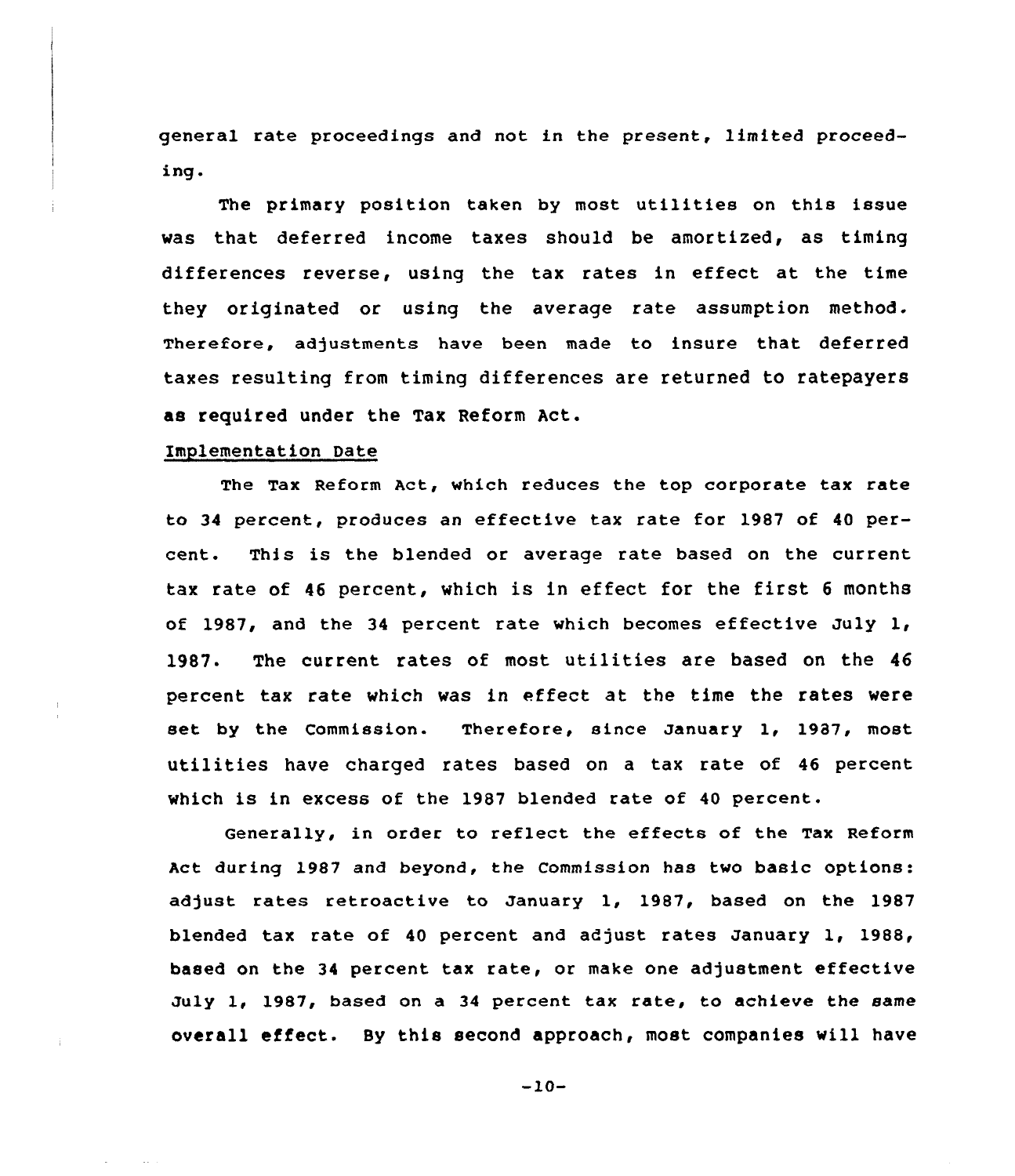charged rates for the first half of 1987 based on <sup>a</sup> <sup>46</sup> percent tax rate and for the second half of 1987 based on a 34 percent tax rate. This will result in rates (and tax collections) for 1987 that equate to a blended tax rate of 40 percent.

In response to concerns of some utilities concerning the July 1, 1987, rate change, the Commission cites section 15 of the Internal Revenue Code of 1986 which prescribes the method of computing taxes in 1987 for calendar year taxpayers. That section requires that "tentative taxes" for 1987 be computed by applying both the 46 percent tax rate and the 34 percent tax rate to taxable income for the entire calendar year; and the tax for the calendar year shall then be the sum of each tentative tax in proportion to the number of days in each 6-month period as compared to the number of days in the entire taxable year.

The Commission is of the opinion that a one-time adjustment, based on <sup>a</sup> 34 percent tax rate, effective July 2, 1987, will meet the transitional requirements of calendar year 1987 and achieve the Commission's goals for this proceeding as set out in its Order of December 11, 1986.

### Revenue Reauirements

In its response to the Commission's Order of December 11, 1986, Thacker-Grigsby calculated the decrease in its tax expense as reported for tax purposes. Through subsequent data requests the Commission requested that Thacker-Grigsby present the effects of the Tax Reform Act on its per books tax expense which would be applicable for rate-making purposes. In its response, based on the reduced tax rate of 34 percent, Thacker-Grigsby calculated a

 $-11-$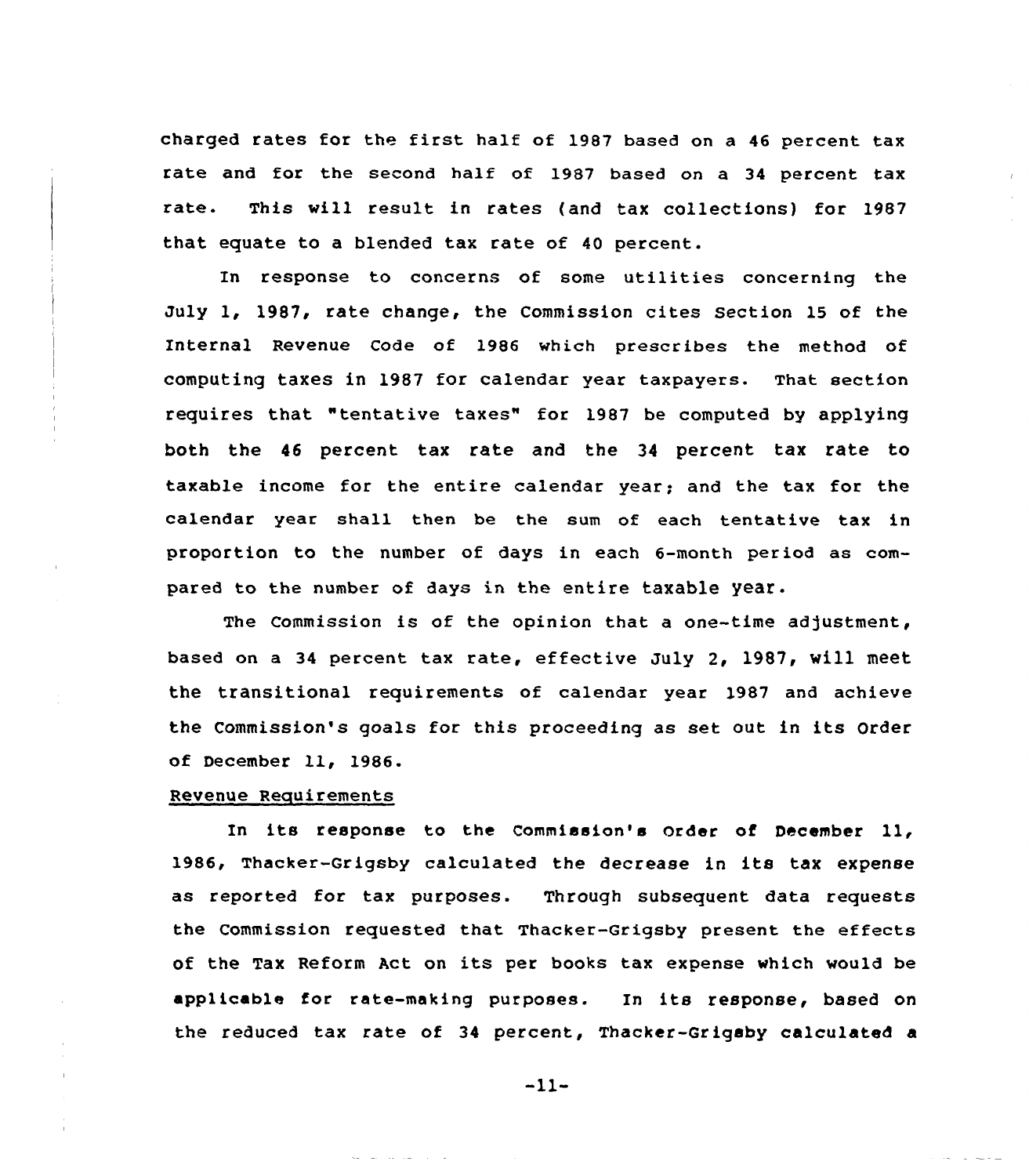reduction to tax expense of \$103,417. This calculation reflected the tax rate reduction, the loss of Investment Tax Credits and the amortization of excess deferred taxes.

Based on the tax rate reduction and the other Tax Reform Actrelated adjustments accepted herein, Thacker-Grigsby's annual tax expense for rate-making purposes will decline by \$103,417. Using a revenue conversion factor of 1.633 based on the 34 percent federal tax rate, which the Commission finds to be an accurate and reasonable means of calculating the change in Thacker-Grigsby's revenue requirements, the reduction in revenue requirements is calculated as follows:

| Reduction in Taxes   | \$103,417 |
|----------------------|-----------|
| Multiply By:         | $X$ 1.633 |
| Revenue Requirements |           |
| Reduction            | \$168,880 |

Therefore, based on the tax rate reduction to 34 percent and the other Tax Reform Act-related changes which the Commission has accepted herein, Thacker-Grigsby's annual revenue requirements decline by \$168,880. The reduction should flow the Tax Reform Act tax savings to Thacker-Grigsby's ratepayers while having a neutral impact on its earnings. Such <sup>a</sup> result is consistent with the Commission's objectives as set out in its Order of December 11, 1986.

# Contributions in hid of Construction and Customer Advances

The Tax Reform Act requires that any contributions received in aid of construction, or any other contribution by a customer or

-12-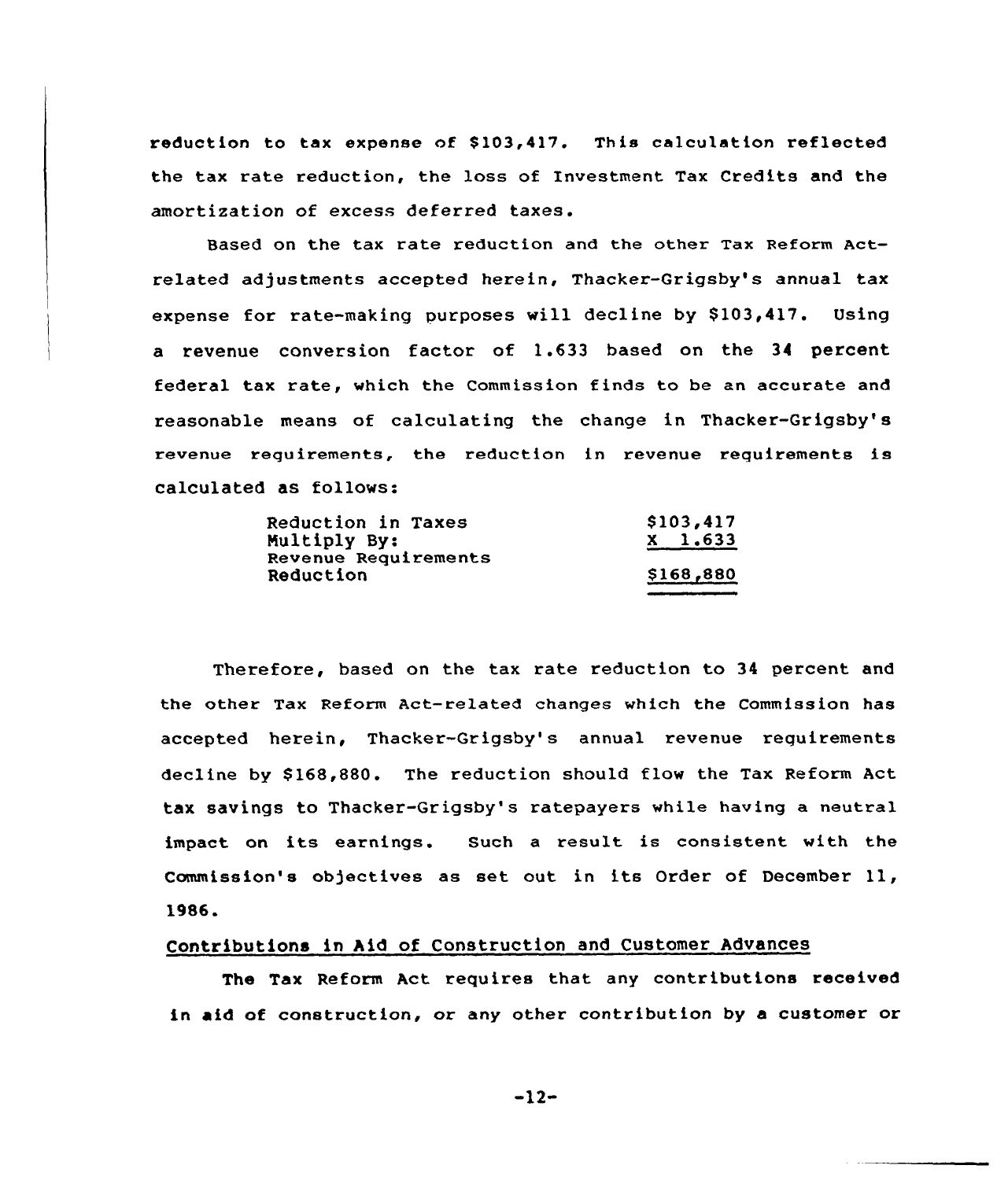potential customer, to provide, or encourage the provision of services to or for the benefit of the transferor be included as taxable income.<sup>5</sup> On December 12, 1986, Kentucky-American Water Company ("Kentucky-American"} submitted <sup>a</sup> letter to the commission wherein it proposed the following options for treatment of contributions and customer advances for construction:

- "No Refund" Option: under this alternative the  $a.$ contributor would not be entitled to any potential refunds. The total amount contributed would be recorded as ordinary income for tax purposes and the associated tax would be recorded as a payable. Kentucky-American would supply the capital necessary for completion of the construction (construction cost — net contributions}.
- b. "Refund" Option: Under this alternative the contributor would be entitled to the potential refund. The contribution would be increased to include federal income taxes and the total amount received would be recorded as ordinary income for tax purposes. The contributor would then be entitled to the potential refund of the entire contribution within the statutory time limit of 10 years.

 $-13-$ 

 $\mathbf{5}$ Explanation of Tax Reform Act of 1986. Commerce Clearin Expresserved of the Reform ACC CO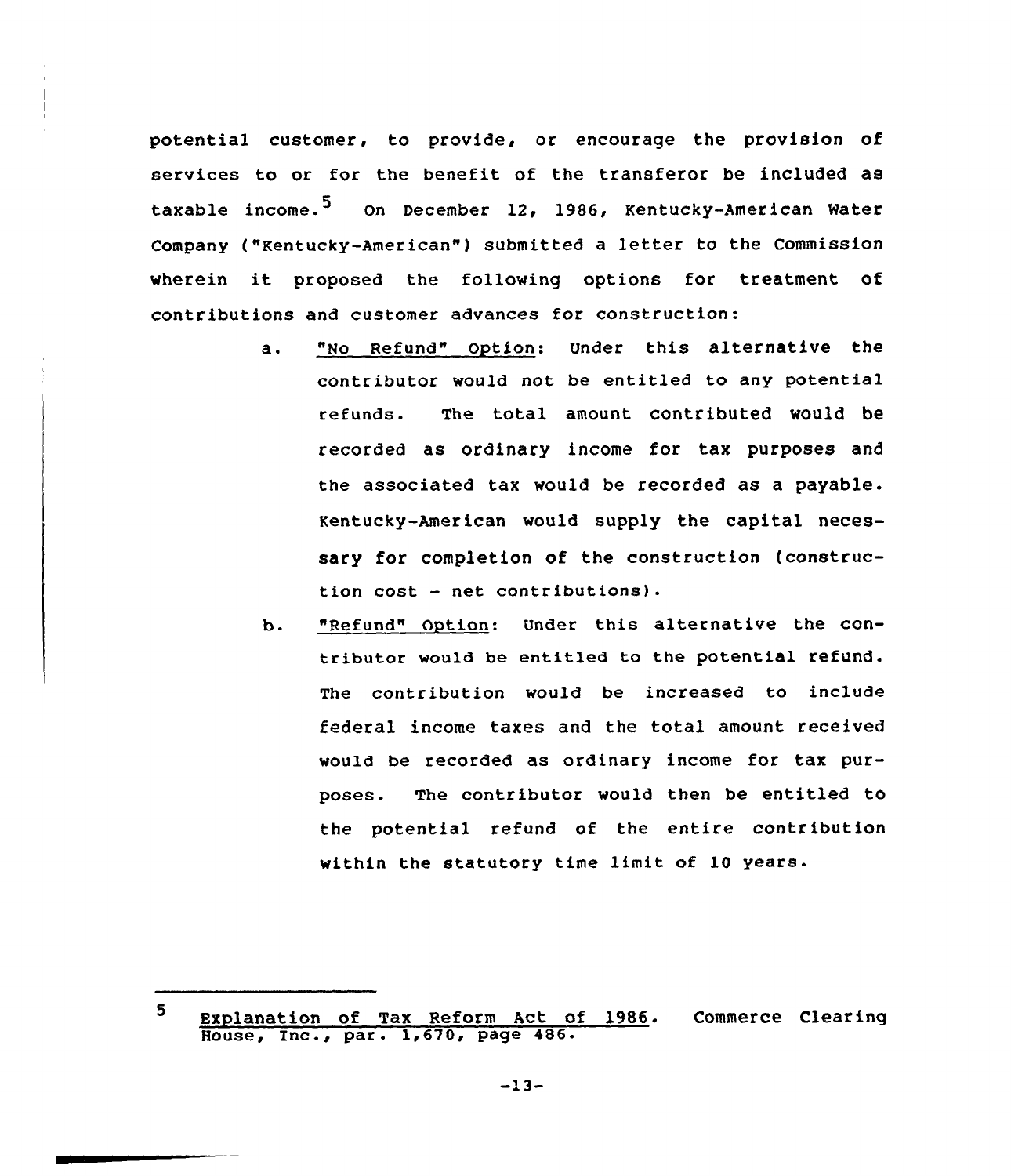Further, Kentucky-American proposed that for contributions in aid of construction the no refund option be used for rate-making purposes.

After careful consideration of the information presented by Kentucky-American, the Commission is of the opinion that the refund option as proposed by Kentucky-American appears to be the most equitable method of passing on the taxes related to contributions to both the utility and its general body of ratepayers, in that it will require the customers receiving the service to pay for the total cost of providing that service with the potential for future refunding. Further, the utility and its general body of ratepayers would be only obligated to contribute capital in the future as customers are added to the system and the benefits from those additions are received. Therefore, the Commission has chosen the refund option for use by Kentucky-American and for general applicability to all utilities.

The commission recognizes that this policy is being established based solely on the evidence presented by Kentucky-American and is of the opinion that this matter should be investigated further in a separate proceeding. Therefore, the policy is being implemented on a temporary basis sub)ect to the outcome of a formal investigation wherein all parties will be given the opportunity to submit evidence on this issue.

The treatment of contributions established herein will result in no revenue requirement impact on the utilities in these proceedings and, thus, no adjustment has been recognized.

-14-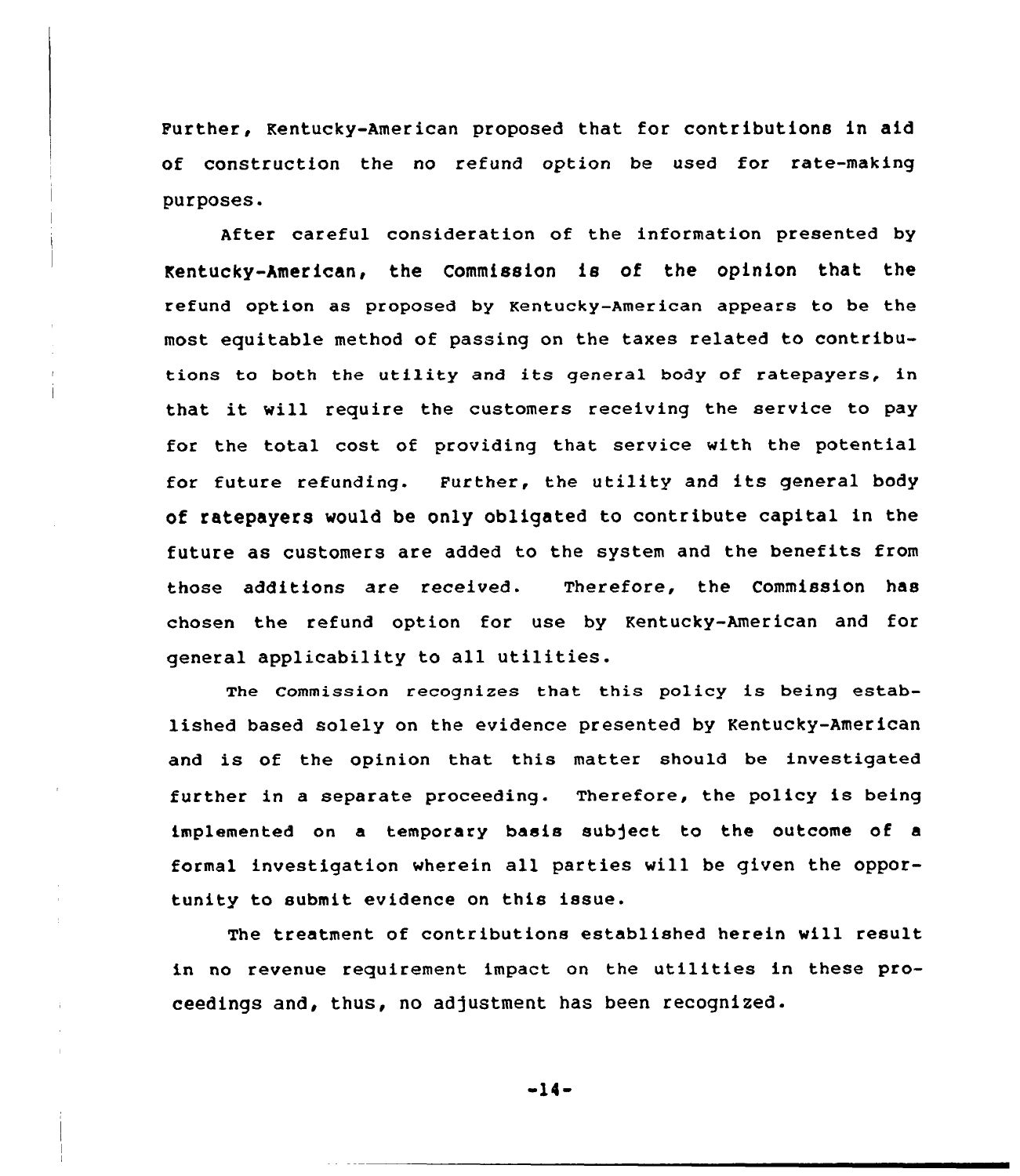#### Rate Design

The telephone utilities were asked to file proposals for <sup>a</sup> rate design which would spread the change in revenue requirement to the local service rates. All of the telephone utilities complied. The majority af the companies spread the revenue change on <mark>an e</mark>quitable basis based on a ratio of revenue source to revenue change.

Leslie County Telephone Company, Inc., ("Leslie County") and Cincinnati Bell Telephone Company ("Cincinnati Bell") proposed a flat rate to be applied per access line. Within the course of Leslie County's hearing, staff suggested that the methodology used by comparable companies might be more equitable. Leslie County agreed and indicated no objection to staff applying that methodology to its revenue adjustment.

Cincinnati Bell has proposed a tariffed tax credit of 35 cents per month applicable to all exchange access lines and allows an offset for the depreciation reserve deficiency. This proposal is cantingent upon approval of the identical Ohio tariff.

South Central Bell's first proposal to offset any decrease in revenue requirement as indicated by this tax case eliminated certain non-recurring and recurring charges for Trouble Determination Service, and reduced WATS revenues. <sup>A</sup> second proposal consisted of reductions in rates for MTS, WATS and ULAS. South Central Bell subsequently, upon request by staff, submitted a proposal spreading the change in revenue over local service categories only.

 $-15-$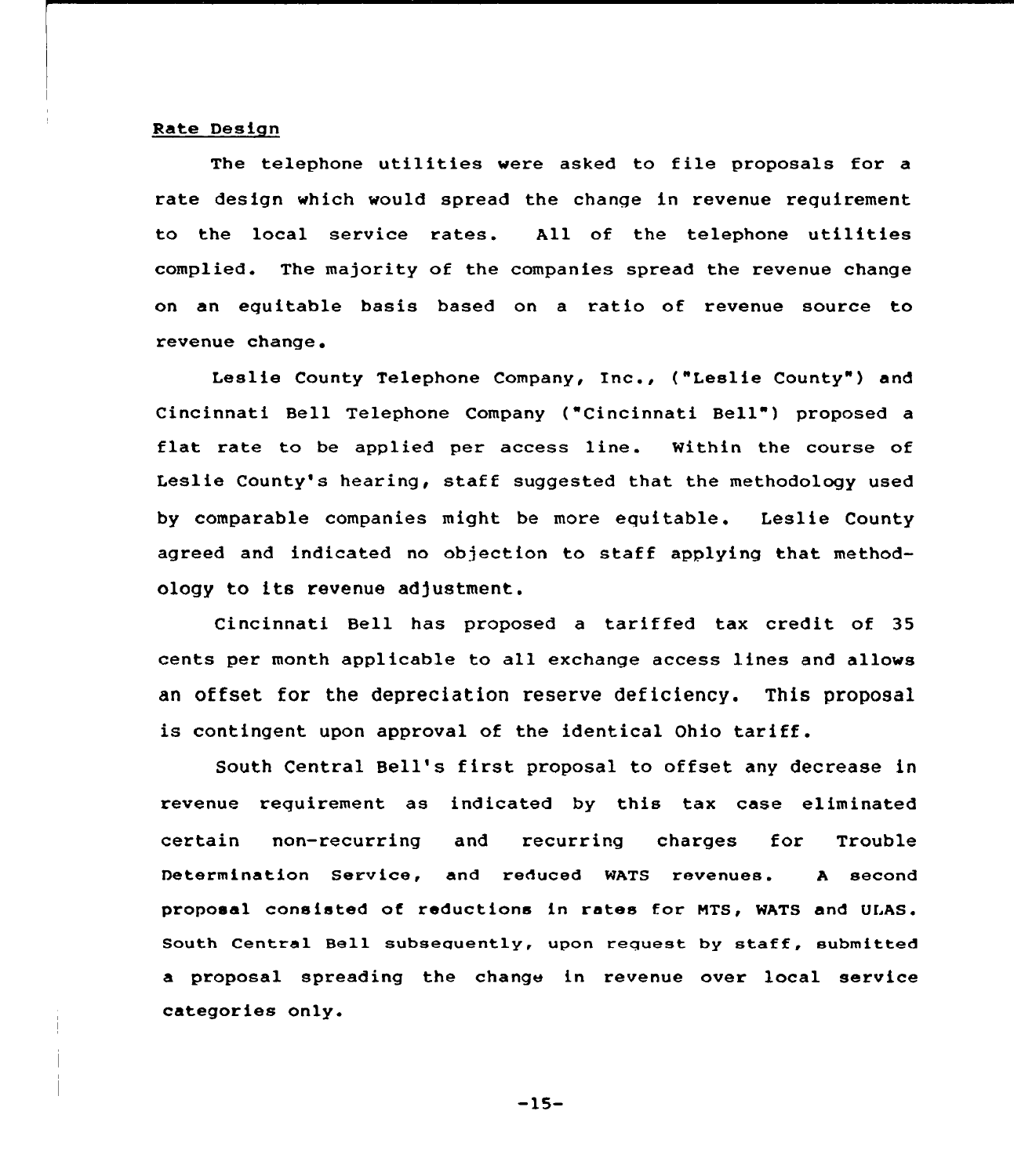The Commission finds that all telephone utilities should be treated in a consistent manner and should be required to spread any change in revenue requirement over all local service categories. This is the method proposed by the majority of companies involved in these proceedings. The single exception to this shall be Cincinnati Bell. Due to the ongoing issue of rate uniformity the Commission finds that Cincinnati Bell should be allowed to make a like adjustment for Kentucky ratepayers as is allowed by the Ohio Public Utilities Commission for the Ohio ratepayers.

### Statutory Notice

The Commission has determined, as provided in KRS 278.180, that a notice period of less than 30 days is reasonable. The shorter notice period was required because the Tax Reform Aet was passed by Congress in October 1986, with an effective date of January 1, 1987, which provided <sup>a</sup> relatively short time for the Commission to conduct investigatory proceedings and issue orders implementing rates effective July 2, 1987, to reflect the 40 percent tax rate in utility rates for 1987 under the procedure established herein.

### **SUMMARY**

The Commission, after consideration of the evidence of record and being advised, is of the opinion and finds that:

1. The Tax Reform Act results in <sup>a</sup> substantial cost savings to Thacker-Grigsby and said cost savings should be flowed through to ratepayers in an equitable manner.

-16-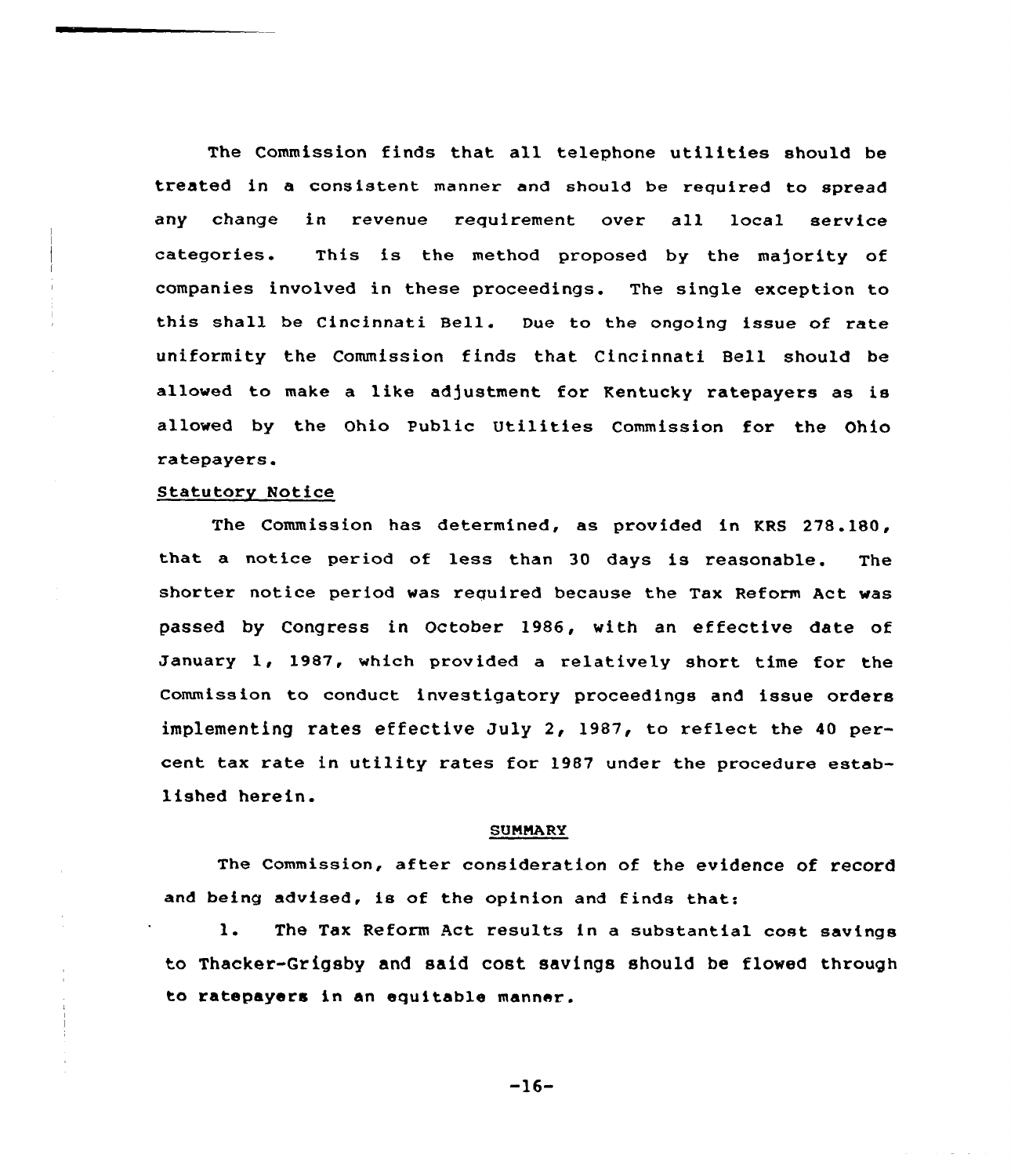2. The unique characteristics and primary considerations of this proceeding that require narrowing its scope are: (1) the cost change generated by the Tax Reform Act was clearly beyond the control of the utility; (2) the cost change generated by the Tax Reform Act affected all major privately owned utilities in <sup>a</sup> similar manner; (3) the cost change generated by the Tax Reform Act had <sup>a</sup> major impact on the cost of service of utilities; and, (4) the cost change generated by the Tax Reform Act became effective at a specified date which required expeditious action on the part of the Commission.

3. The implementation procedure detailed herein is an equitable method for determining the adjustment in revenues required to reflect the 40 percent Federal Income Tax Rate in the rates of utilities for the calendar year 1987.

4. The existing rates of Thacker-Grigsby are unreasonable inasmuch as they reflect a federal income tax provision that is no longer in effect.

5. The adjustment to rates prescribed herein has no affect on the earnings of Thacker-Grigsby after recognition of the cost savings resulting from the Tax Reform Act, and consequently said rate adjustment is fair, just, and reasonable.

IT IS THEREFORE ORDERED that:

 $\mathbf{1}$ . The rates in Appendix <sup>A</sup> are the approved rates for service rendered on and after July 2, 1987.

2. Revised tariffs reflecting the rates set out in Appendix A shall be filed within 30 days from the date of this Order.

 $-17-$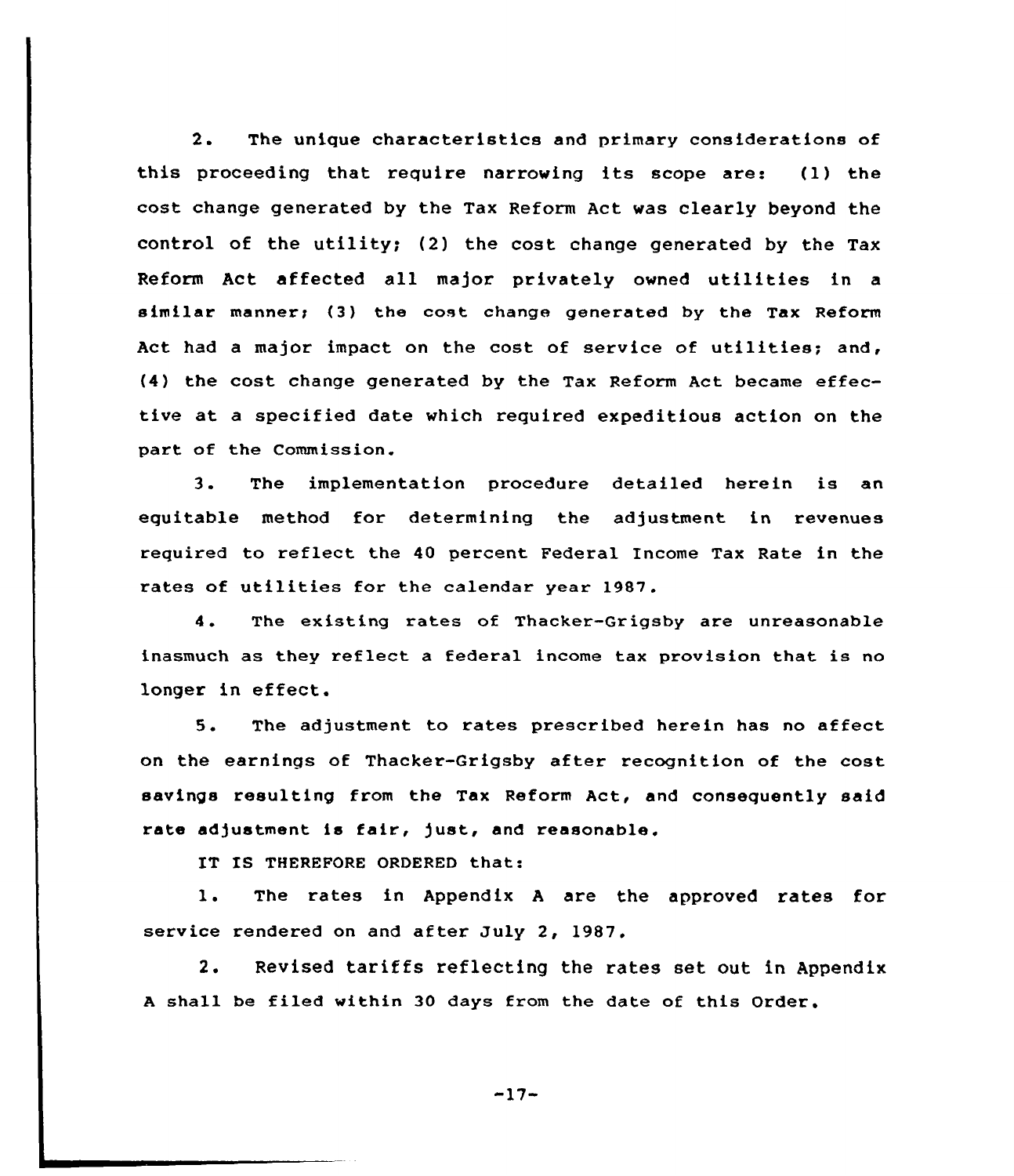3. Revised tariffs reflecting the Commission's policy on the treatment of taxes associated with contributions in aid of construction shall be filed within 30 days from the date of this Order.

Done at Frankfort, Kentucky, this 11th day of June, 1987.

PUBLIC SERVICE COMMISSION

hairman Vice Chairman

William missioner

ATTEST:

Executive Director